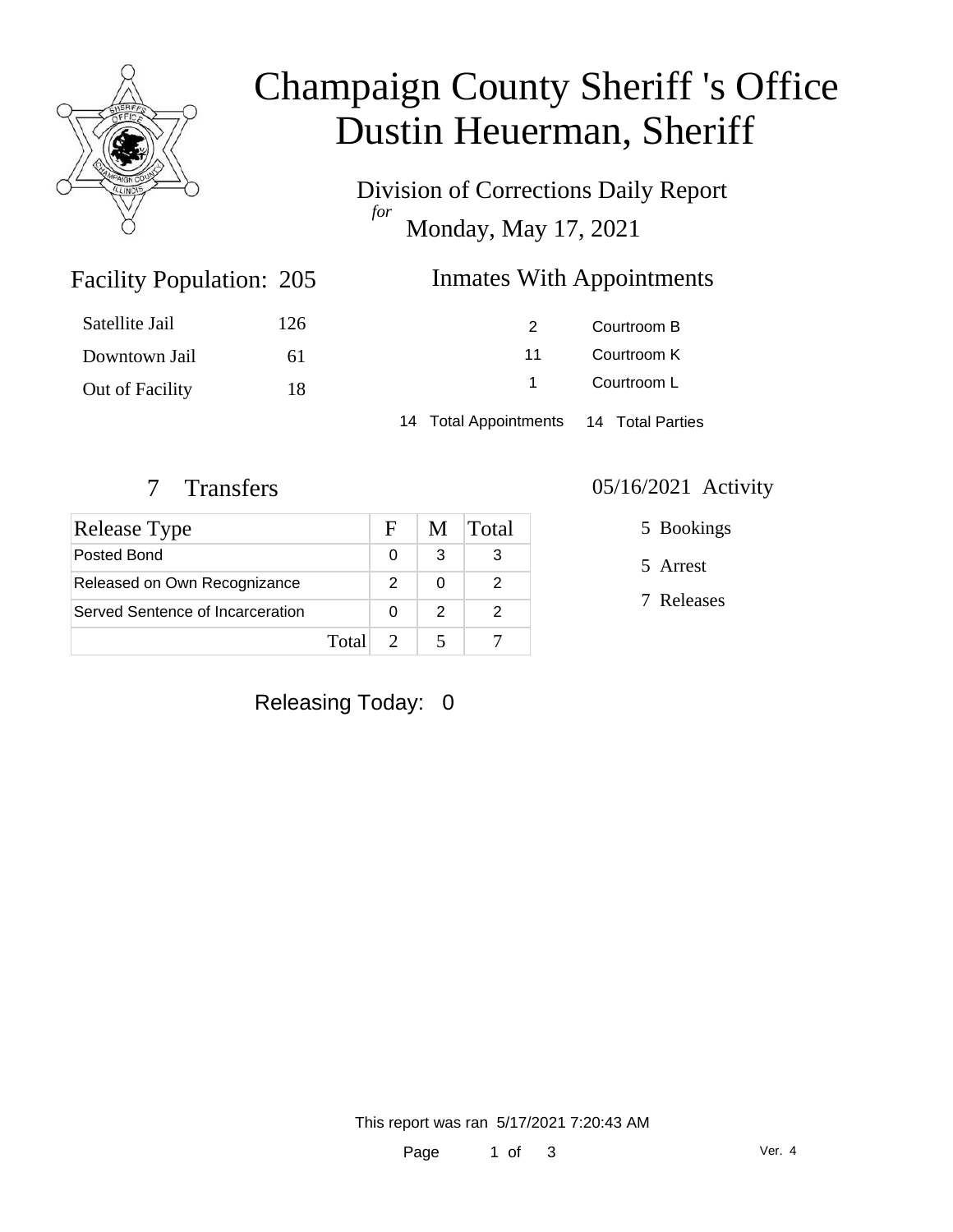

# Champaign County Sheriff 's Office Dustin Heuerman, Sheriff

Division of Corrections Daily Report *for* Monday, May 17, 2021

#### Custody Status Count

- Electronic Home Dentention 17
	- Felony Arraignment 5
	- Felony Pre-Sentence 7
	- Felony Pre-Sentence DUI 1
		- Felony Pre-Trial 111
	- Felony Sentenced CCSO 4
	- Felony Sentenced IDOC 34
		- Hold Sentenced IDOC 2
	- Misdemeanor Arraignment 6
		- Misdemeanor Pre-Trial 4
			- Petition to Revoke 4
			- Remanded to DHS 8
				- Traffic Pre-Trial 1
		- Traffic Sentenced CCSO 1
			- Total 205

This report was ran 5/17/2021 7:20:43 AM